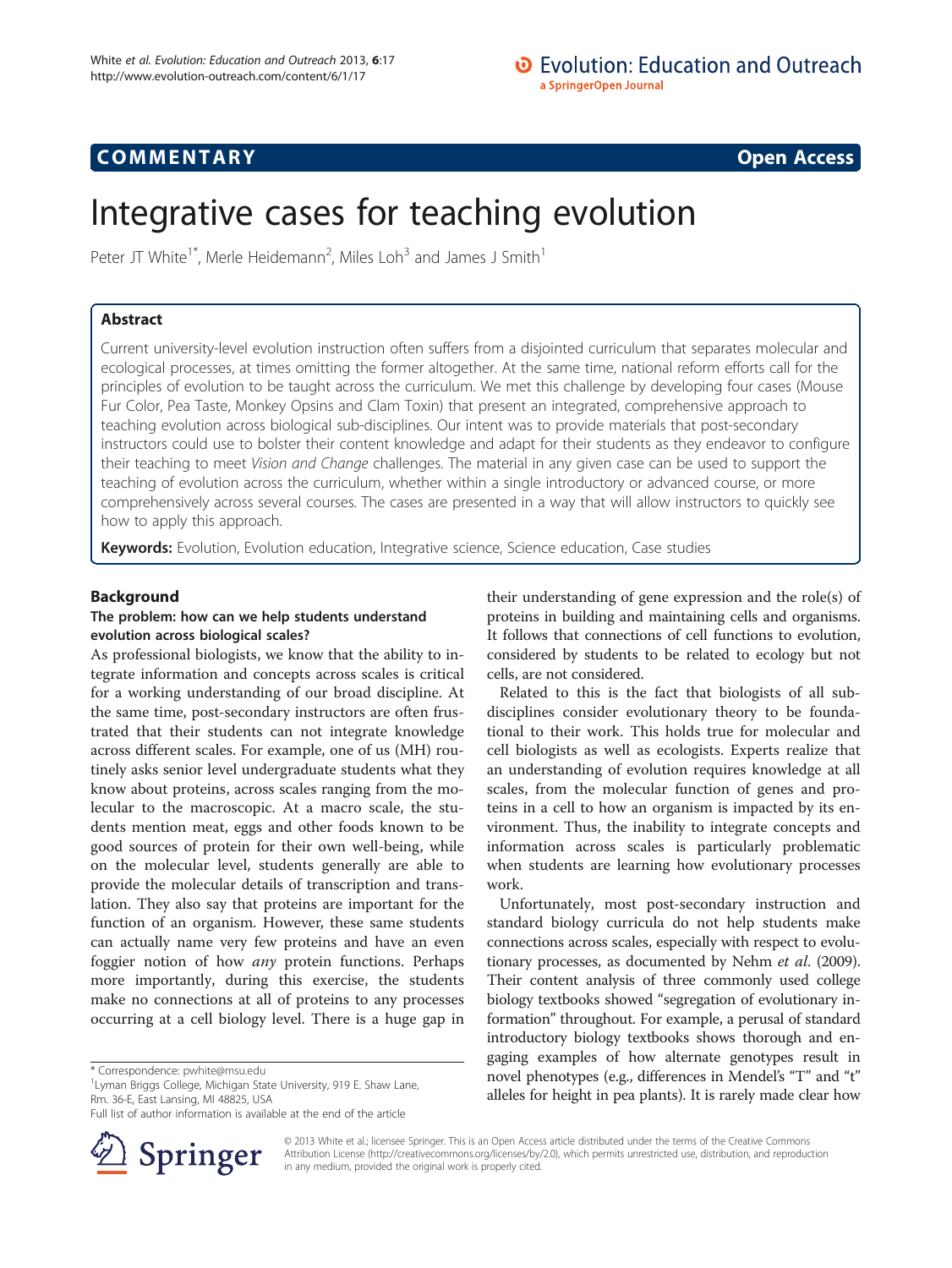these examples of genetic variation might play out in some evolutionary process. In addition, the "Evolution" chapters in introductory biology textbooks are often focused on macroevolutionary processes and do not connect these processes to sections in the textbook where related molecular and cell biological concepts are presented. The widely used introductory biology textbook by Campbell et al. [\(2011](#page-5-0), 9th Ed.) ends its presentation of a set of chapters on genetics with a section on recent genomics studies and how they relate, primarily in terms of genes that guide developmental processes, to genome evolution. Yet, the following chapter launches the student into a traditional "organismic" treatment of evolution with no connections made to either the prior chapter on genome evolution or the entire set of previous chapters on genetics. Thus, students miss an excellent opportunity to see how genome evolution connects to organismal evolution. This problem is compounded by the current practice of disassembling introductory biology textbooks into "relevant" chapters for courses. Introductory biology students at Michigan State University in fall semester 2012 purchased customized modular texts, consisting of selected chapters from the larger complete textbook (Campbell et al. [2011\)](#page-5-0). One such modular textbook had chapters on biologically important molecules, cellular structure and function, and genetics; there was no reference to evolutionary processes.

Most treatments and presentations of evolutionary principles that our students experience also tend to be somewhat limited or superficial, leaving most of the cellular and molecular processes that contribute to evolution unexplained. Often this occurs when we teach the principles of evolutionary theory in an introductory organismal course before our students have gained any meaningful understanding of cellular and/or molecular biology. However, regardless of course sequence (organismal first, or cell and molecular first), introductory courses for majors and non-majors alike tend to focus the learning of

evolution on variation and selection at a conceptual level. For example, students may be introduced to beach mice in the genus Peromyscus that have light coats as a result of natural selection against mice with dark coats on white sand beaches (Vignieri et al. [2010\)](#page-6-0). However, typically little or no discussion will follow (or even be introduced) of the genes, proteins and cell biology that contribute to dark coats (Moore [2008](#page-5-0), Smith et al. [2009](#page-6-0)). Thus, students tend to think of evolution as being relevant only to the macroscopic world, with little or no connection to what happens inside cells.

### A disjointed curriculum and its consequences

This situation reflects the compartmentalized and disjointed nature of the typical undergraduate biology curriculum (Table 1). Students studying biology are generally introduced implicitly to biology as two separate "tracks": a cell and molecular biology track, and an organismal biology track, which includes discussions related to evolution. This dichotomy continues into upper level courses. Table 1 shows the typical "molecular" knowledge attained by students of biology, with an increasing sophistication of their understanding of "genes to proteins" as they progress through the curriculum.

Generally, standard undergraduate genetics courses begin with a Mendelian (genes/alleles/genotype/phenotype) approach, and students rarely connect these concepts to a later discussion of molecular genetics, let alone how any of this connects to a selectable phenotype. On the other hand, Table 1 shows how biology students are introduced to evolution as a treatment separate from, in most cases, their discussion of genetics, with the exception of algorithms related to population genetics. In general, there are few cellular and molecular concepts integrated into these organismal topics. And certainly, it is not common practice to discuss cellular events in the standard teaching of evolution.

| a. Typical post-secondary biochemistry/genetics curriculum                                       | b. Typical post-secondary organismal biology curriculum                                                                                             |  |  |  |
|--------------------------------------------------------------------------------------------------|-----------------------------------------------------------------------------------------------------------------------------------------------------|--|--|--|
| Intro Cell and Molecular Biology                                                                 | Intro Organismal Biology                                                                                                                            |  |  |  |
| • DNA $\Rightarrow$ RNA $\Rightarrow$ Proteins                                                   | • Chromosomes $\Rightarrow$ Genes/alleles $\Rightarrow$ genotype: Punnett square                                                                    |  |  |  |
| <b>Genetics</b>                                                                                  | • Chromosomes $\Rightarrow$ Genes/alleles $\Rightarrow$ phenotype: genes "for a trait" (these ideas<br>often are not connected)                     |  |  |  |
| • More detailed discussion of DNA $\Rightarrow$ RNA $\Rightarrow$ Proteins                       | • biodiversity and ecology                                                                                                                          |  |  |  |
| • Regulation of gene expression                                                                  | • Separate treatment of variation and natural selection                                                                                             |  |  |  |
| • Chromosomes $\Rightarrow$ Genes/alleles $\Rightarrow$ genotype: Punnett square                 | <b>Ecology</b>                                                                                                                                      |  |  |  |
| • Chromosomes $\Rightarrow$ Genes/alleles $\Rightarrow$ phenotype: genes "for a trait or traits" | • Population ecology                                                                                                                                |  |  |  |
| Biochemistry                                                                                     | • Interrelationship of Organisms (competition, predator-prey, etc.)                                                                                 |  |  |  |
| • Details of transcription, translation, etc.                                                    | Evolution                                                                                                                                           |  |  |  |
| • Protein structure and function                                                                 | • Ideally integrates concepts addressed in other courses: molecular genetics,<br>biochemistry, genotype, phenotype, variation and natural selection |  |  |  |

| Table 1 Basic components, as related to evolution science, found in typical post-secondary biology curricula |  |  |  |  |  |  |
|--------------------------------------------------------------------------------------------------------------|--|--|--|--|--|--|
|--------------------------------------------------------------------------------------------------------------|--|--|--|--|--|--|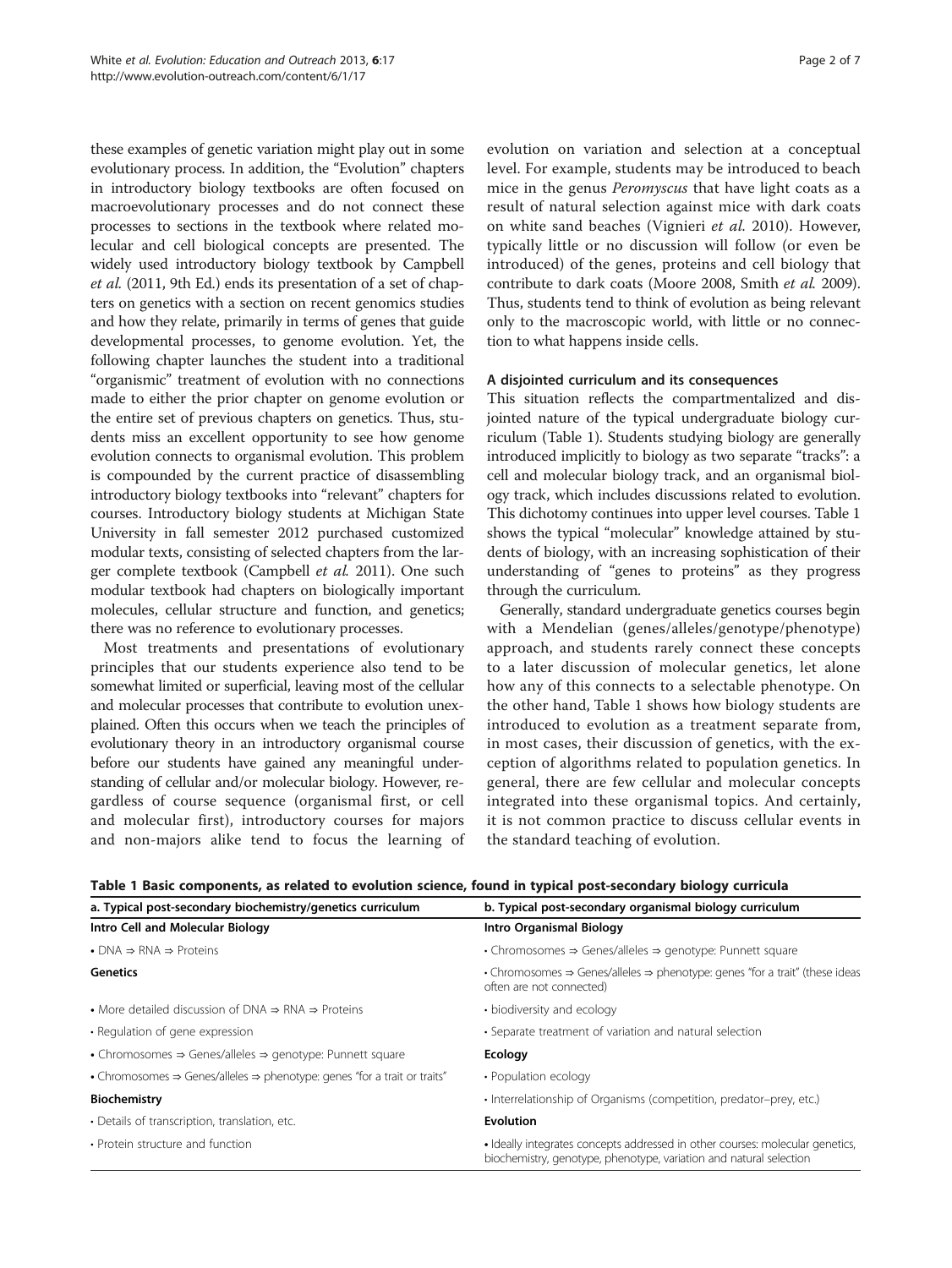Ideally, all students of biology would take an upper level evolution course that would help them integrate biological concepts from molecules to ecosystems as they apply to evolutionary processes. Unfortunately, this is not often the case. For example, for the 2011 to 2012 academic year, only 193 out of roughly 600 students (around 32%) graduating with degrees in the biological sciences through the College of Natural Science at Michigan State University had taken the senior-level evolution course (ZOL 445). Problematic as well, as detailed and discussed by Nelson ([2012\)](#page-6-0), students often leave traditional evolution courses not "getting" evolution. In addition, evolutionary principles would ideally be explicitly reinforced in all upper division biology courses in the curriculum; however, this rarely occurs. Thus, despite the central position of evolution in biology Dobzhansky ([1973\)](#page-5-0), most of our biology students are not given chances to develop their biological thinking across scales, a synthesis that is critical for understanding biology generally and from an evolutionary perspective.

Thus, it should not be surprising to us that even our advanced students have an array of misconceptions about many aspects of evolutionary theory. Many of our students think that an organism's needs cause evolutionary changes to take place (e.g., birds evolved wings in order to fly), or that the use or disuse of a trait explains its appearance or disappearance, or that all individuals in a population develop new traits simultaneously. These misconceptions are easily revealed by properly constructed concept inventories (e.g., Anderson et al. [2002](#page-5-0); Bishop and Anderson [1990;](#page-5-0) Nehm and Reilly [2007;](#page-5-0) Fisher and Williams [2011\)](#page-5-0). In addition, while students may be aware of (but not conversant with) the fundamental ideas of variation and natural selection, they are generally not aware of the kinds of evidence and reasoning that support these ideas. An adequate understanding of evolutionary theory requires a strong working knowledge of biology at all structural levels, including biochemistry, molecular genetics and cell biology. Students coming into introductory and even higher-level courses, lack this knowledge.

# Main text

# Integrated cases as a solution

A fundamental underlying problem is a failure to incorporate principles of cell and molecular biology into an integrated evolution-focused biology curriculum. Students are not provided with information about mechanisms underlying evolutionary change. Lacking an understanding of mechanisms allows misconceptions and alternative "theories" to take hold. These situations lead to the following questions: How well can students grasp evolution if they do not have an understanding of what genes are, how genes are expressed and the function of proteins in specific cells? What kind of understanding of genotypephenotype relationships can a student develop if they do not really know what proteins are and their relationship to cell biology? How can we help students to learn about the underlying molecular events that shape the organisms that interact with the environment?

We addressed these questions by developing a set of cases for teaching evolution, designed so that students can be introduced to a foundational understanding of evolutionary processes on a molecular level in terms of genes, proteins and cell function. These concepts are then connected with evolutionary processes on a macroscale. Our expectation is that the use of integrated materials will lead to a better understanding of evolutionary processes when they are presented at the organismal, population genetics or ecological level.

Our work is aligned with Vision and Change guidelines and recommendations for modernizing biology teaching and learning across the college curriculum made by the National Science Foundation (NSF) and the American Association for the Advancement of Science (AAAS) in conjunction with biologists and science educators across the United States (Brewer and Smith [2011](#page-5-0)). Of five core concepts identified, evolution was the first described, where Vision and Change explicitly states that "Inheritance, change, and adaptation are recurring themes supported by evidence drawn from molecular genetics, developmental biology, biochemistry, zoology, agronomy, botany, systematics, ecology and paleontology [emphasis is ours]." In terms of providing good instruction, Vision and Change admonishes instructors to "integrate core concepts and competencies [evolution] throughout the curriculum", beginning at the introductory level and revisiting fundamental ideas as students progress through their curriculum.

While college instructors are beginning to take these recommendations to heart, many, particularly those teaching the introductory sequences, have neither the resources nor the time to develop a new approach to their curriculum. One of our goals was to empower willing instructors by providing a set of teaching/learning materials they could implement as they exist or adapt as needed. In our experience at a large R1 institution, instructors need and want ready access to relevant examples and data when asked to teach outside their own areas of research expertise. In response, our pedagogical materials provide a rich, comprehensive and integrated pedagogical approach, with information and artifacts for teaching a given system across biological levels bundled together as cases. By providing the "whole story", an ecologist, for instance, would have examples of related genetic, molecular and cellular processes that would connect to the natural history and ecology with which they may be more familiar. Certainly, the reverse might be true of a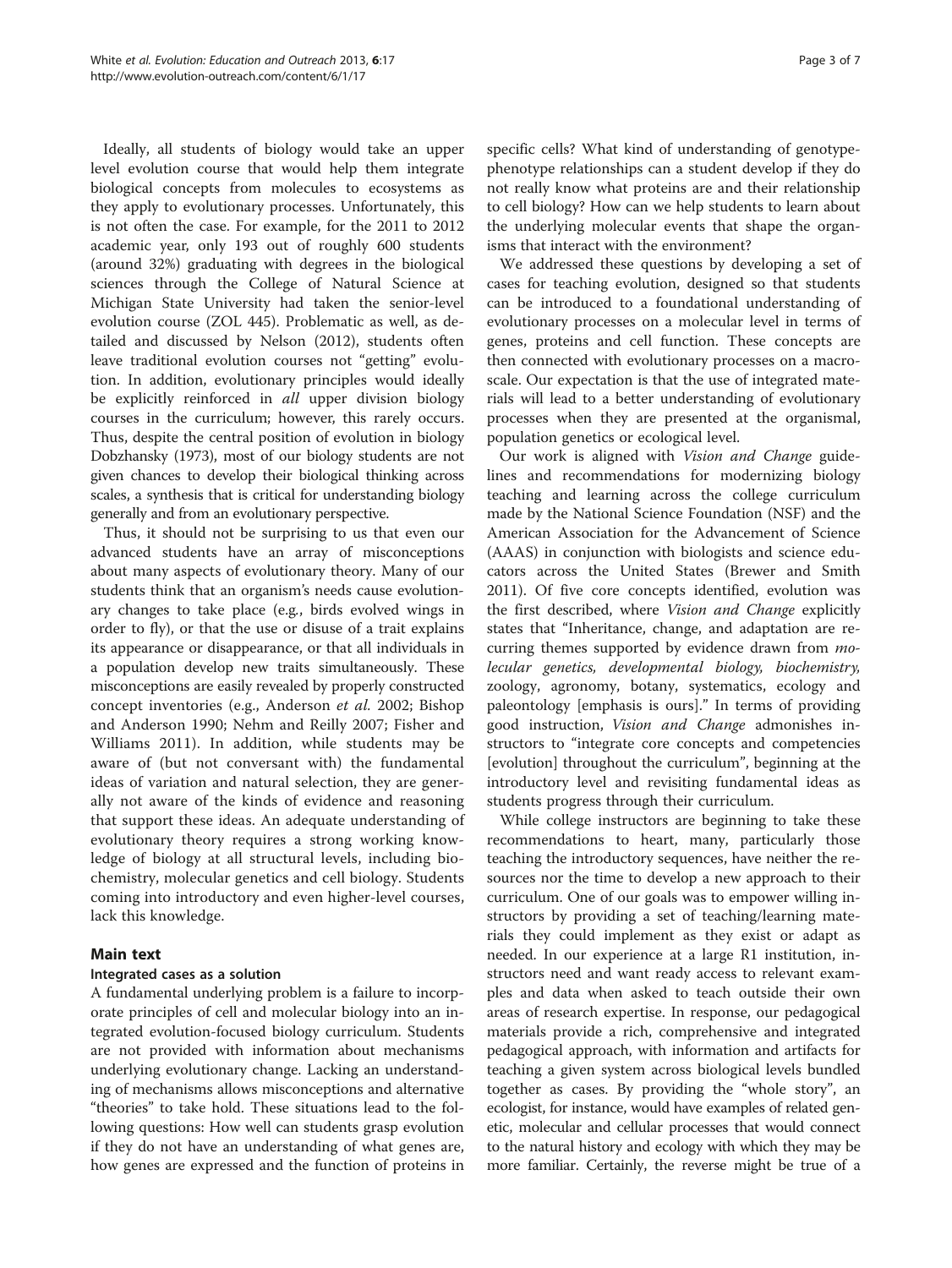<span id="page-3-0"></span>biochemist endeavoring to teach population genetics and ecological concepts at the introductory level.

### The four cases

To date we have developed and piloted four cases (Table 2): fur color in beach mice; taste in domesticated peas; color vision in Old and New World monkeys; and toxin resistance in clams.

The cases primarily were designed as ready to use material for instructors of post-secondary biology courses. Each case includes a classroom presentation in a PowerPoint® format that includes key illustrations and data sets. Other materials are case descriptions on the website, games, simulations and so on. All of the materials can be freely downloaded from our Evolution Cases website [\(http://www.evo-ed.com](http://www.evo-ed.com)). We have endeavored to build educational materials that provide a simple and accurate foundational understanding of evolution by integrating principles drawn from molecular genetics, cell biology, ecology, population genetics and phylogenetics.

We used the principles of backward design (McTighe and Thomas [2003](#page-5-0)) to determine the content of the cases and to integrate that content across levels. We took as our starting point what we knew about the difficulties students have learning evolution when known underlying mechanisms are not presented. Our major goal was to provide a more comprehensive and integrated view of evolution. We also were guided by the lack of a coherent "genes to proteins to selectable phenotype" understanding that we had observed in our senior-level students. From these observations, we determined that the cases should: 1) provide clear evidence and examples from the literature for a "genes to proteins to selectable phenotype" approach of teaching and learning; 2) provide a scaffold for Vision and Change teaching methodology; 3) be flexible to meet instructors' needs and teaching styles; and, 4) be

Every college student has heard the story of Mendel's peas (Pisum sativum), first domesticated (an example of artificial selection) 10,000 BCE. Historically, this organism served as the introduction to basic transmission genetics in both secondary and post-secondary biology classes. Modern evidence shows that an insertion of 800 nucleotides in the gene for starch branching enzyme (SBE1) renders that enzyme non-functional in the homozygous recessive (rr) condition. The biochemical pathway in pea cells with both functional and non-functional SBE1 proteins is shown. Because sugars are not converted into complex starches, these peas (rr genotype) accumulate sugars and are sweeter. Ancient peoples liked the sweeter phenotype, applying intense selection, which led to fixation of the r allele in populations of cultivated peas. This intense selection is the basis for the Selective Farmer Game, where the player can see the results of selection (or not) on the

| Table 2 Four cases developed to support the teaching of evolution across the biology curriculum |  |  |  |  |  |  |
|-------------------------------------------------------------------------------------------------|--|--|--|--|--|--|
|-------------------------------------------------------------------------------------------------|--|--|--|--|--|--|

a. Mouse Fur Color - evolution of light fur in beach mice b. Pea taste - evolution of the wrinkled pea from ancestral (wild type)

round pea shape

The beach mouse, Peromyscus polionotus, lives in the southeastern US. The fur color of subspecies varies from dark to very light brown and is correlated with the color of the sand on which they live. Activities presented in this case show the relationships among depredation, substrate color and fur color. Peromyscus fur color is closely associated with the MC1R protein, which stimulates the synthesis of the pigment, eumelanin. A single nucleotide mutation in the mc1r gene results in a different form of the protein which impacts fur color. The biosynthesis of eumelanin in the melanocyte is graphically presented. Recent studies have shown correlations between the mc1r alleles and the coat color phenotypes in populations of beach mice. Data from the work of Kaufman [\(1974\)](#page-5-0) on owl hunting of mice in different backgrounds, correlations of background "brightness" and fur color (Belk and Smith [1996](#page-5-0)) and predation studies of Peromyscus (Vignieri et al. [2010](#page-6-0)) are included in this case. These studies provided basic information for the development of a game, where light or dark mice live on either a light or dark background and are subjected to predation. A second, timed, game allows the player to find light mice in various background colors. Additional data on allele frequencies and distribution of fur color alleles (e.g., Hoekstra et al. [2006\)](#page-5-0) are included in the case.

#### c. Monkey opsins - evolution of trichromatic vision in Old World monkeys

The adaptive advantages of both dichromatic and trichromatic monkeys are presented in this case, using experimental data and activities that illustrate their foraging behavior. The phylogenetic relationships, as well as biogeographical information, among di- and trichromatic monkeys are well known; thus, the approximate time of the development of trichromatic vision can be inferred. Most students are aware that red/green color vision is sex-linked in primates; a thorough discussion of the molecular and transmission genetics of these traits is presented. The differences between the three types of primate genes underlying color perception and the resulting proteins are discussed. Gene duplication and historical nucleotide changes in the red/green opsins are considered, as well as the structure and function of opsin proteins and cone cells. This case includes data regarding food selection and pattern recognition in di- and trichromats (Smith et al. [2003;](#page-6-0) Caine and Mundy [2000](#page-5-0); and Saito et al. [2005](#page-6-0)). These data were the inspiration for the development of two games: 1) finding colored cereal as a di- or trichromat in a field; and 2) pattern recognition as either a di- or trichromat in variously colored backgrounds.

# d. Clam toxin - evolution of toxin resistance in clams

proportion of alleles (R, r) in a field of peas over time.

Mya arenaria is a species of soft shell clams, native to the eastern North American coast, where dinoflagellate "blooms" kill coastal creatures. The agent of death is saxitoxin, a potent neurotoxin. This toxin binds to voltage-gated sodium channels, preventing the required flow of sodium ions across the membrane for conduction of nerve impulses. The cell biology module of this case has a complete discussion of the cell biology and biomechanics of propagation of the action potential and how that is altered in the presence of a neurotoxin. Paralysis is the typical response to saxitoxin. In soft shell clams, a single nucleotide substitution in the gene coding for these channel proteins prevents binding of saxitoxin, ensuring normal nerve conduction even if the toxin is present (Bricelj et al. [2005](#page-5-0)). This is good for the clam, but bad for its predators, who can be poisoned by saxitoxin accumulation in clams. Studies have shown (Connell et al. [2007\)](#page-5-0) that resistant clams with the mutated sodium channel are found where dinoflagellate blooms are more likely to occur.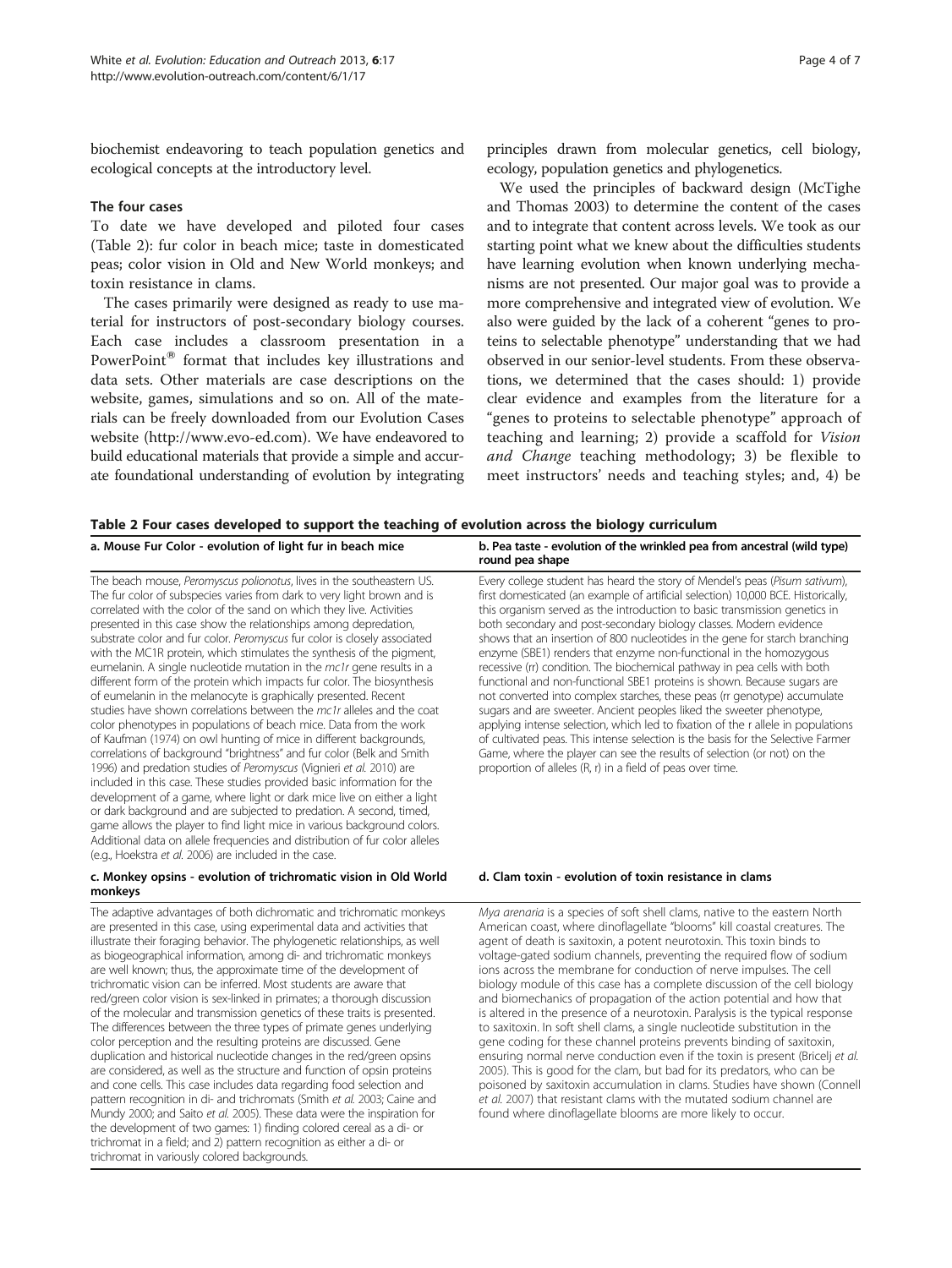comprehensive in that they "cover" the curriculum, yet have clear foci.

When searching the primary literature for systems to meet our first criterion, we found that there was a much broader knowledge base in the molecular genetics of alternative alleles than there was of the function of the resulting proteins and their role(s) in the cell. We expect this will change as proteomics catches up with genomics. That said, the cases presented here successfully meet the Vision and Change challenge to include comprehensive information for teaching evolution in an integrative fashion.

The cases provide information, models and data across all levels of the biological sciences. Thus, in an introductory course, an evolution course, or at various points across an undergraduate curriculum, a single case, or multiple cases, could be used to illustrate biological principles as they are encountered. Each case is presented as a set of sub-topics, and we sought to avoid hierarchical representation of case components. Thus, each sub-topic in each case was envisioned as a stand-alone module, with appropriate connections and references made between and among them. The individual components, while designed to be used together to tell a complete story, are strong enough to support teaching in the sub-disciplines. In addition, the cases include interactive app-style simulations and games that can be used by students.

Thus, the Ecology module for each case includes information about selective agents in the environment. All four cases provide appropriate explanations of the basic Cell Biology linked to each of the genotypes and phenotypes discussed. In addition, the Mouse Fur Color (Table [2](#page-3-0)a) and Pea Taste (Table [2](#page-3-0)b) cases include details of the underlying biochemistry of the cellular function, both in the original and mutated form. The discussion of Population Genetics is particularly strong for the Mouse Fur Color case (Table [2a](#page-3-0)), primarily based on the work of Hopi Hoekstra's group [\(http://oeb.harvard.edu/](http://oeb.harvard.edu/faculty/hoekstra) [faculty/hoekstra](http://oeb.harvard.edu/faculty/hoekstra)). Also, the work of Connell et al. ([2007](#page-5-0)) documents the distribution of genotypes of resistant and non-resistant soft shell clams along the East Coast (Table [2](#page-3-0)d). In the Pea Taste case (Table [2](#page-3-0)b), the fixation of an allele, whose gene product is of use to humans, is discussed. This case also has an extended discussion of Mendel to Molecules, capturing the classic Mendelian experiments and tying them to modern day molecular genetics. An historical aspect of evolution is presented when discussing the evolution of color vision in Old and New World monkeys. Thus, basic tenets of phylogenetics are well illustrated in the Monkey Opsin case (Table [2c](#page-3-0)).

# **Discussion**

We strove to provide a set of teaching materials that had a clear trajectory, but could be used in multiple ways.

While our basic recommendation would be to use each module/case as written, we realize that instructors will use them in ways that fit their immediate needs and time constraints. Thus, some instructors may successfully use the cases more or less as written, while others may choose examples from them that fill out or complement tried and true examples and activities that they already use in their classes. For example, parts of each of the four cases have been used either within an introductory biology course or the senior-level evolution course at Michigan State University. We have been documenting instructors' use of the cases through interviews. These interviews show, as expected, that some instructors use these materials more or less as written and others use them piecemeal, usually as additional examples of topics they are teaching.

### Cases or case studies?

Our cases have slightly different goals than do the popular case studies collected in the repository archived by SUNY Buffalo (National Center for Case Study Teaching in Science – NCCSTS [2012](#page-5-0)). They do not follow the "usual" structure of cases (e.g., Herreid [1994;](#page-5-0) Herreid [2006](#page-5-0); Herreid et al. [2012;](#page-5-0) Rybarczyk et al. [2007](#page-6-0)), in the sense that they do not include an engaging introductory story, detailed teaching notes, suggested student assessments and ways to structure discussions around the cases. Rather, our cases were designed to be comprehensive sets of content-based artifacts that can be accessed and used according to instructors' needs and teaching style. The structure of the cases is aligned with providing relevant, research-based and integrated materials that match the tenets of Vision and Change, wherein evolution is the basis for teaching and learning biological principles. The cases are expected to support instructors as they endeavor to integrate core ideas across content areas. Each case includes information on ecology, molecular genetics, population genetics (or phylogeny) and cell biology (protein function).

Recently, NCCSTS surveyed users of their case studies (Herreid et al. [2012](#page-5-0)). While we have been careful in categorizing our materials as cases, rather than case studies, our materials share some of the attributes valued by instructors who use cases. First and foremost, valued cases (studies) are those that are the "right topic". This certainly fits in with the current need to have approachable and comprehensive materials for teaching evolution. Other shared attributes are that they are realistic, relevant, current, clearly written and allow for critical thinking. The cases as they stand could be adapted to be case studies in the manner of the NCCSTS. Our group is in the process of using some of our posted artifacts to generate a story, build extensive teaching and student guides, and formative assessments. We invite other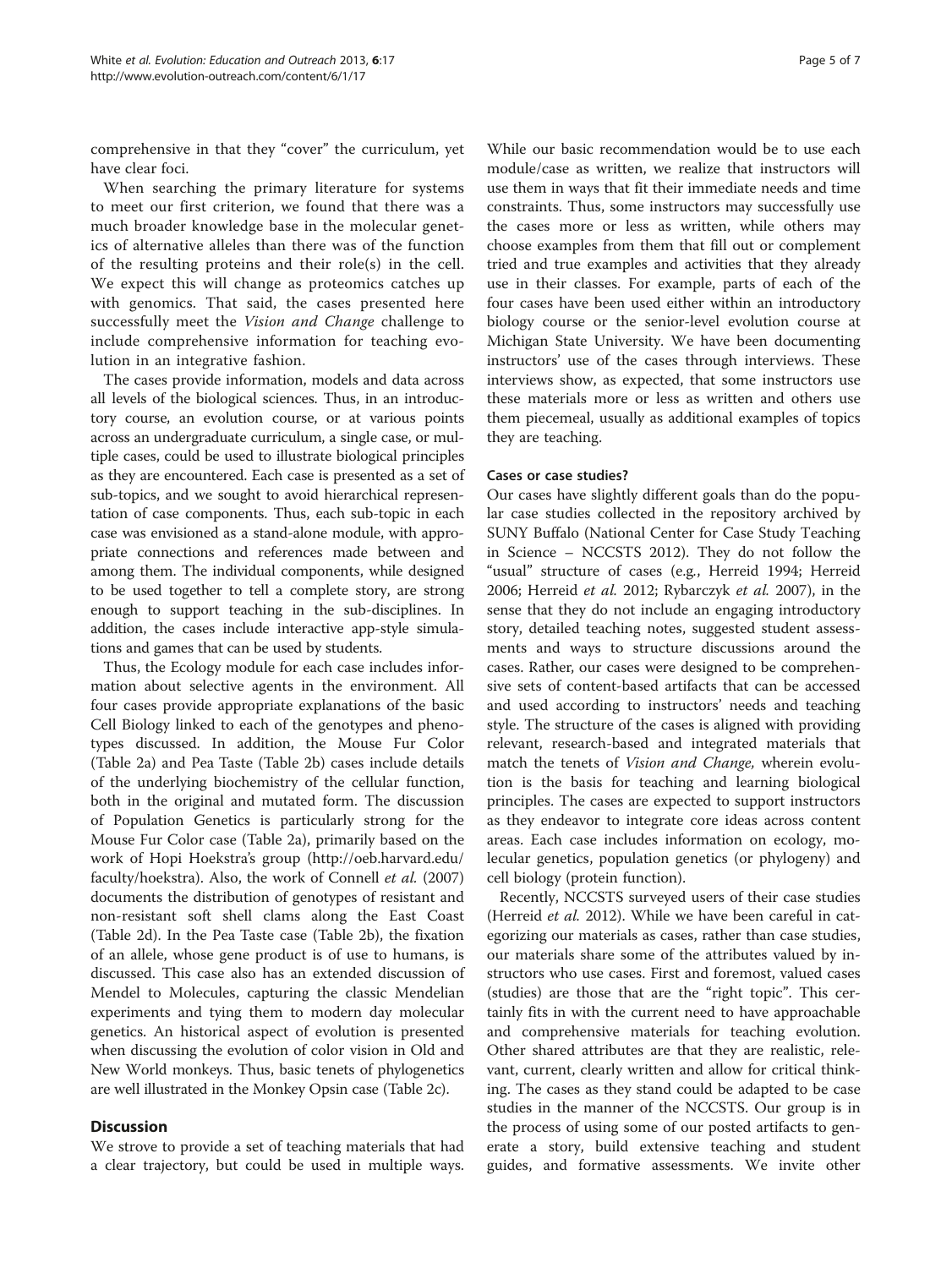<span id="page-5-0"></span>faculty to consider using our materials to develop case studies that complement their teaching styles in their own classes.

## Conclusion

#### Challenges and next steps

This task was not without its challenges as we sought systems with research-based data and material that also would appeal to post-secondary students. The development process took on a life of its own as we embraced developing interactive app-style simulations for use by both instructors and students in class or to be assigned as homework (see Mouse Fur Color, Primate Color Vision and Pea Taste cases). We will document the use of these materials as we consider further development of simulations to support the cases.

The work described here is similar in spirit to studies in which *acceptance* of evolution has been shown to be positively correlated with genetic literacy (Miller et al. 2006). One also can speculate that non-scientific "theories" for evolution based on creationist beliefs/intelligent design (e.g., Dagher and BouJaoude 1997; Ingram and Nelson 2006; Sinatra et al. [2003\)](#page-6-0) are more appealing to students with incomplete knowledge of the science of evolution. Our expectation is that when students are able to see evolution as the unifying principle across scales and levels, they will have a more robust understanding, not just of evolution, but of the entirety of biology.

We do not consider the cases as finished products. Rather, they will be continually revised as we interview instructors and get feedback from on-line users. Most importantly, measured student achievement as instructors use the cases is of paramount importance. They will be "works in progress" as we collect and analyze these data. We would welcome suggestions for improving and augmenting these cases and suggestions for other cases where good multilevel (molecules to natural selection) information and data are available.

#### Abbreviations

AAAS: American Association for the Advancement of Science; NCCSTS: National Center for Case Study Teaching in Science; NSF: National Science Foundation; SBE1: Starch branching enzyme.

#### Competing interest

The authors declare that they have no competing interests.

#### Authors' contribution

PJTW, JJS and MKH participated in project design and research. PJTW designed and assembled the cases and designed the website, assisted by ML. PJTW, JJS and MKH contributed to paper authorship. All authors read and approved of the final manuscript.

#### Acknowledgments

Partial support for this work was provided by the National Science Foundation's Transforming Undergraduate Education in Science, Technology, Engineering and Mathematics (TUES) program under Award No. 1043876. Any opinions, findings, and conclusions or recommendations expressed in this material are those of the authors and do not necessarily reflect the

#### Author details

<sup>1</sup> Lyman Briggs College, Michigan State University, 919 E. Shaw Lane, Rm. 36-E, East Lansing, MI 48825, USA. <sup>2</sup>Department of Geological Sciences Center for Integrative Studies, Michigan State University, 354 Farm Lane, Rm. 118, East Lansing, MI 48824, USA. <sup>3</sup>Center for Integrative Studies, Michigan State University, 354 Farm Lane, Rm. 118, East Lansing, MI 48825, USA.

Received: 21 January 2013 Accepted: 6 March 2013 Published: 26 April 2013

#### References

- Anderson, DL, Fisher, KM, & Norman, JG. (2002). Development and evaluation of the conceptual inventory of natural selection. Journal of Research in Science Teaching, 39(10), 952–978.
- Belk, MC, & Smith, MH. (1996). Pelage coloration in Oldfield mice (Peromyscus polionotus): antipredator adaptation? Journal of Mammalogy, 77(3), 882–890.
- Bishop, B, & Anderson, C. (1990). Student conceptions of natural selection and its role in evolution. Journal of Research in Science Teaching, 27(5), 415–427.
- Brewer, CA, & Smith, D. (2011). Vision and Change in undergraduate biology education: a call to action. (79 pp). Washington, DC: American Association for the Advancement of Science.
- Bricelj, VM, Connell, L, Konoki, K, MacQuarrie, SP, Scheuer, T, Catterall, WA, et al. (2005). Sodium channel mutation leading to saxitoxin resistance in clams increases risk of PSP. Nature, 434(7034), 763–767.
- Caine, NG, & Mundy, NI. (2000). Demonstration of a foraging advantage for marmosets (Callithrix geoffroyi) dependent on food colour. Proc Roy Soc Lond B, 267(1442), 439–444.
- Campbell, NA, Reece, JB, Urry, LA, Cain, ML, Wasserman, SA, Minorsky, PV, et al. (2011). Campbell Biology. San Francisco, CA: Pearson Benjamin Cummings.
- Connell, LB, MacQuarrie, SP, Twarog, BM, Iszard, M, & Bricelj, VM. (2007). Population differences in nerve resistance to paralytic shellfish toxins in softshell clam, Mya arenaria, associated with sodium channel mutations. Marine Biology, 150(6), 1227–1236.
- Dagher, ZR, & BouJaoude, S. (1997). Scientific views and religious beliefs of college students: the case of biological evolution. Journal of Research in Science Teaching, 34(5), 429–445.
- Dobzhansky, T. (1973). Nothing in biology makes sense except in the light of evolution. The American Biology Teacher, 35(3), 125–129.
- Fisher, KM, & Williams, KS. (2011). Concept Inventories/Conceptual Assessments in Biology (CABs): An Annotated List. [http://www.sci.sdsu.edu/CRMSE/files/](http://www.sci.sdsu.edu/CRMSE/files/Concept_Inventories_in_Biology_20110325.pdf) [Concept\\_Inventories\\_in\\_Biology\\_20110325.pdf.](http://www.sci.sdsu.edu/CRMSE/files/Concept_Inventories_in_Biology_20110325.pdf)
- Hoekstra, HE, Hirschmann, RJ, Bundey, RA, Insel, PA, & Crossland, JP. (2006). Adaptive beach mouse color pattern. Science, 313(5783), 101–104.
- Herreid, CF. (1994). Case studies in science: a novel method in science education. Journal of College Science Teaching, 23(4), 221–229.
- Herreid, CF. (2006). Start with a story: the case study method of teaching college science. Arlington, VA: NSTA Press.
- Herreid, CF, Schiller, NA, Herreid, KF, & Wright, C. (2012). Case study: my favorite case and what makes it so. Journal of College Science Teaching, 42(2), 70–75.
- Ingram, EL, & Nelson, CE. (2006). Relationship between achievement and students' acceptance of evolution or creation in an upper-level evolution course. Journal of Research in Science Teaching, 43(1), 7–24.
- Kaufman, DW. (1974). Adaptive coloration in Peromyscus polionotus: experimental selection by owls. Journal of Mammalogy, 55(2), 271–283.
- McTighe, J, & Thomas, RS. (2003). Backward design for forward action. Educ Leader, 60(5), 52–55.
- Miller, JD, Scott, EC, & Okamato, S. (2006). Public acceptance of evolution. Science, 313(5788), 765–766.
- Moore, A. (2008). Science teaching must evolve. Nature, 453(7191), 31–32.
- National Center for Case Study Teaching in Science NCCSTS. (2012). [http://](http://sciencecases.lib.buffalo.edu/) [sciencecases.lib.buffalo.edu/](http://sciencecases.lib.buffalo.edu/).
- Nehm, RH, & Reilly, L. (2007). Biology majors' knowledge and misconceptions of natural selection. BioScience, 57(3), 263–272.
- Nehm, RH, Poole, TM, Lyford, ME, Hoskins, SG, Carruth, L, Ewers, BE, et al. (2009). Does the segregation of evolution in biology textbooks and introductory